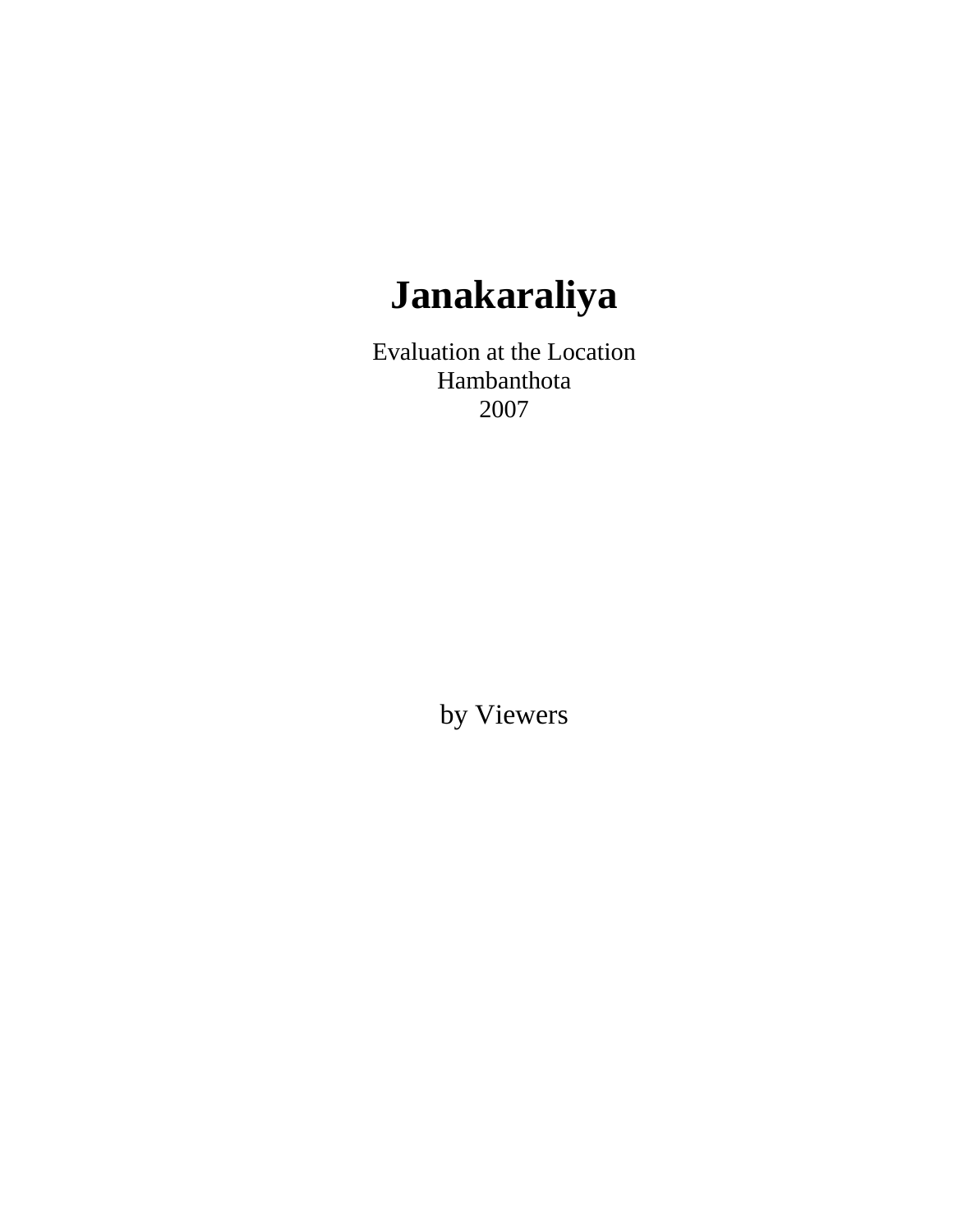# **Evaluation of Janakaraliya / Future Peace Work – Hambantota 2007**

## **Background**

Jankaraliya and Future Peace decided to join hands and work together in the Hambantota district during the period of February – May 2007. The main objective was to build on each others expertise and experience and to have a wider and more effective impact in the area. It was also envisaged that this cooperation would serve as a pilot and a role model on how future collaborations in the field of peace building can take place.

During the course of these 3 months the following activities took place within the tent and in the surrounding areas.

Theatre productions, film festivals, school programmes for teachers, children and community groups, training of FP group to develop 2 plays, publicity work, 'paduru party, expression of ideas, opportunities for local groups to showcase their talent.

#### **Team feedback**

The team from janakaraliya and future peace reflected briefly on their cooperation and on some of their achievements. It was commonly felt that they had been able to reach a broader and wider audience through the sharing of work and having a bigger group to work with. They also expressed that they had got to know a little bit more about a new topic (ie dramas (FP), Films (TOP)).

In order to improve on their work and to make the initiative more effective the group was asked to list down aspects in which they 'failed' or were below their expectations. Many views were shared and can be catergorised under the following themes

- 1. Unable or limited in their capacity to attract the public for their activities as well to develop a discourse around selected themes. This also included aspects such as difficulties in communication.
- 2. Although cooperation between the two teams was an envisaged objective it was also stated that they had limited opportunities for common activities and for sharing experiences. There were also comments on lack of understanding between the groups and that there were no structure or assistance to deal with contentious issues that arose between the teams or individuals.
- 3. Time management was another issue that was highlighted which included aspects such as the not making optimum use of time available, over scheduling, tiredness etc.
- 4. Reaching out to the minority communities were inadequate. Tamil plays did not attract much participation. There was also very limited engagement with the Tamil community. There was also disappointment that both plays developed by Future Peace were in Sinhalese.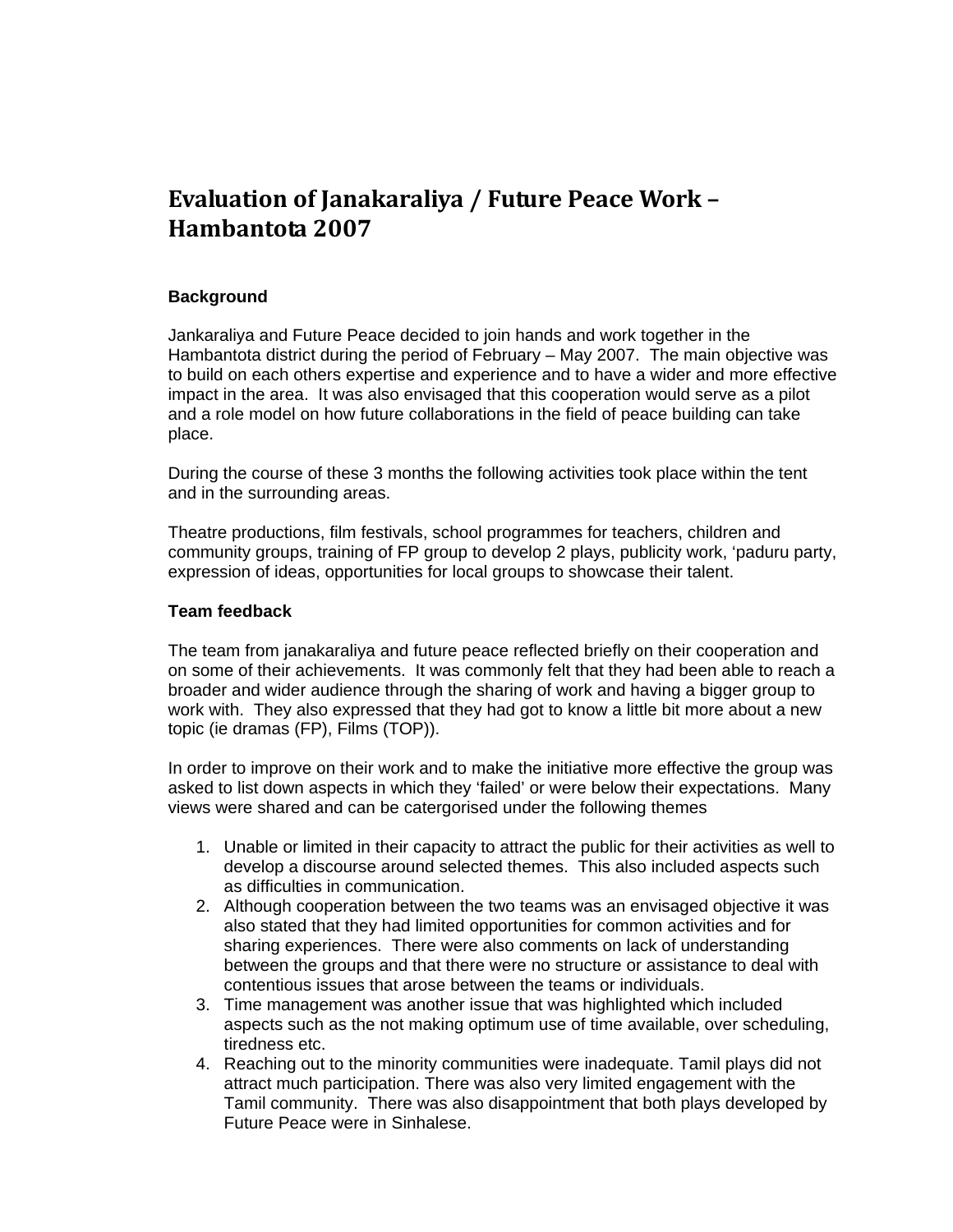In addition to these points there were also problems related to water, toilet facilities and the general accessibility of the location.

Once these aspects were categorised and selected 4 groups were formed and each group was asked to generate a list of solutions for these 4 issues. The group work was then shared with the larger group and further discussions and clarifications took place. (refer to documentation of group work)

It was also decided that further discussions would take place with the Janakaraliya team on issues of communication, and management.

### **Public Evaluation.**

Around 50 persons who had been involved in various activities participated. This included officers from the education department, religious leaders, NGO staff as well as general public. The group was divided in to three and were asked to discuss the following questsions.

- 1. What did you or your community gain as a result of Janakaraliya?
- 2. How can this type of activity be further improved?
- 3. What can you do/ contribute towards taking forward these activities in the Hambantota district?
- 1. Most comments reflected that this had given them / the public an opportunity for high quality, decent

entertainment, opportunity for reflection, space and appreciation for local artists, methods for joyful learning, improving presentation skills, attraction for theatre and an example to the overall community on co-existence and cooperation. There was deep appreciation for the time, and commitment of the cast.

A challenge that was posed to the group was on how local youth who are talented could join this group. It was stated that if they

*Charandas is a very powerful play. It has many messages and inspires the audience to re-examine values and social ethics. My daughter is a very shy person who does not usually speak in front of people. After the play I was amazed to see her get up and speak to the audience on her impressions of the play. After this experience she has become a different girl and now is begging to come and see Charandas for the 3rd time tomorrow! "* 

 *Evaluation participant. This same person also spontaneously sang a sonnet she had composed to honour and thank the cast for their activities in Hambantota* 

- are not taken on board then the initiative is not sustained.
- 2. In order to improve the activities some of the suggestions included spending longer time in some areas, designing smaller tents that can be easily taken around, making arrangements for transport from remote areas. There was also the recommendation that there should be more prior planning to ensure that more key persons in the area are aware and involved in the work. There was also a suggestion that there should be tickets and that they should also be priced according to the quality of the product and not just on affordability.